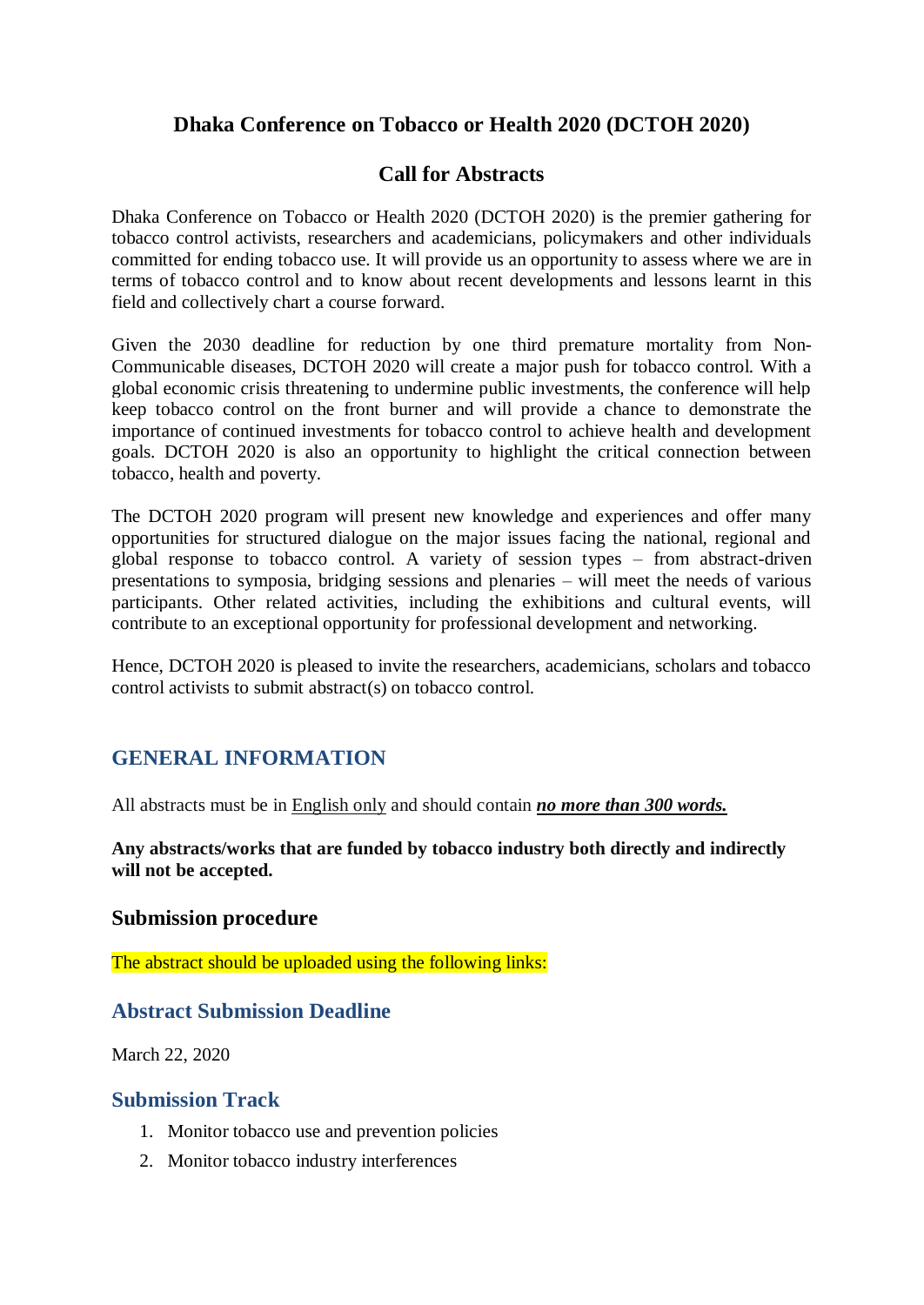- 3. Tobacco-free public places and public transports
- 4. Graphics Health Warning
- 5. Offer help to quit tobacco
- 6. [Enforce ban on tobacco advertising, promotion and sponsorship](http://www.who.int/entity/tobacco/mpower/enforce/en/index.html)
- 7. Raise taxes on tobacco
- 8. Environmental harms of tobacco cultivation, production, and consumption
- 9. Best practices/success stories on tobacco control
- 10. Any other emerging issues on tobacco control

# **ABSTRACT INFORMATION**

#### **Title**

Maximum 300 characters typed in lower-case letters, except for abbreviations and study names. Do not include authors, institutions, city names, trademarks and abbreviations in the title.

#### **Topic**

At the time of abstract submission, the author must select one single track. It is important to carefully select the best matching track as these choices will determine under which area the abstract will be reviewed and graded.

Note that all authors are subjected to make a "Conflict of Interest Statement". Any abstracts/works that are funded or involved by tobacco industry both directly and indirectly will NOT be accepted.

### **Authors list**

You may enter up to 5 authors in the authors list including the Presenter. Please note that the first author should be the abstract Presenter by default. The names of authors will be published as listed on the submission form. The submitter certifies and warranties to the authority that he/she has permission from all persons he/she enters as co-authors to be listed in this abstract and that they are aware that their names will appear in the Abstract Booklet.

Please enter your name and the names of co-authors as given in the example below. Start each name with a capital letter and continue in lower case, do not enter names/affiliations all in capital letters.

First Name: Mohammad 2nd Initial: Z 3rd Initial: H Last Name: Chowdhury

The presenting author's name should be underlined. Contact details including phone number and email address of the presenting author must be given.

#### **Structure of Abstracts**

All abstracts must be submitted in English. Please structure your abstract using the following headings:

• Background/Introduction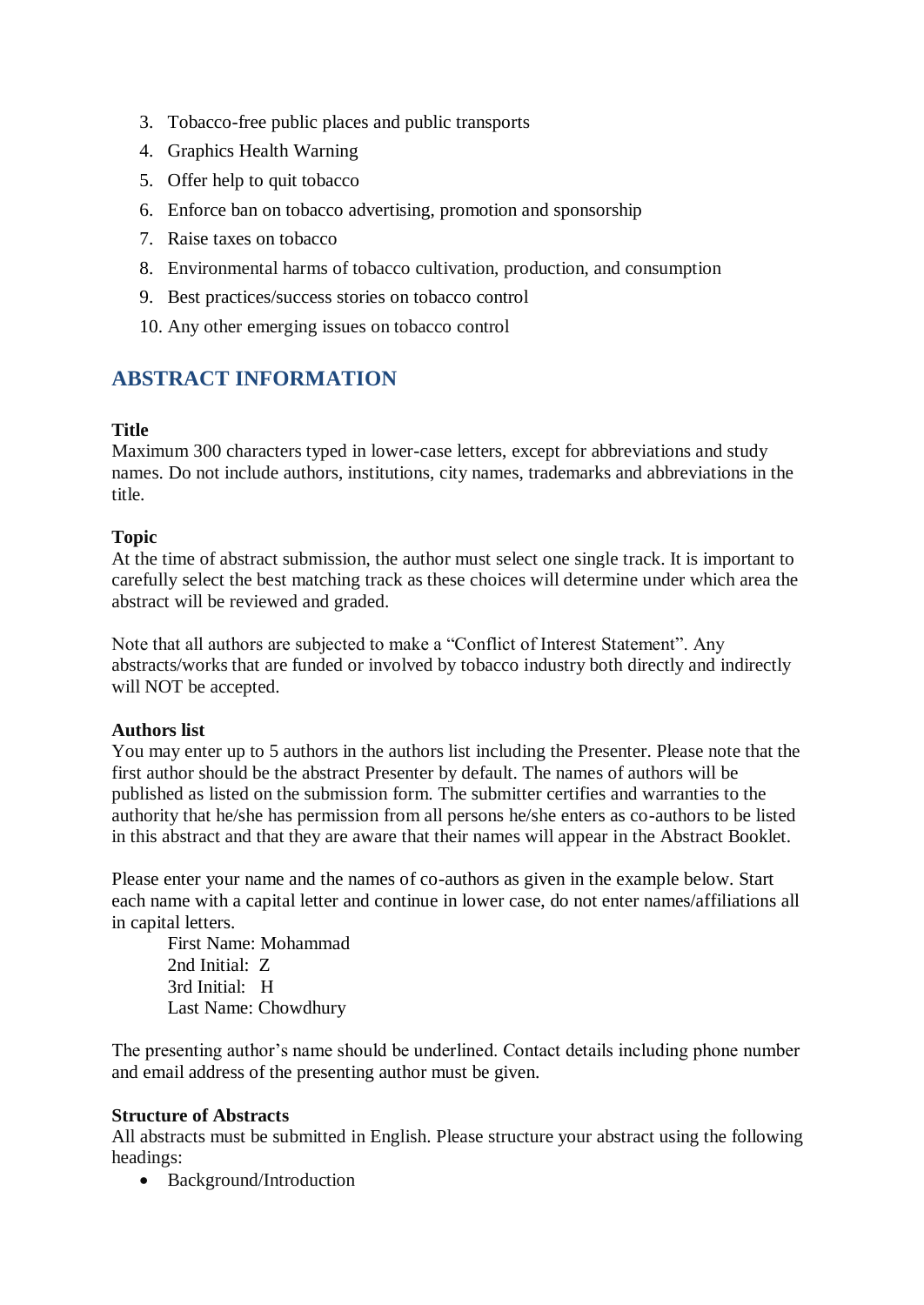- Purpose/Objectives
- Methods/Response
- Results
- $\bullet$  Conclusion(s)
- Key words

### **Reference**

Do not include references in the abstract.

### **Funding Acknowledgements**

All sources of financial support (including governmental grants) for this research should be listed. All grant funding agency abbreviations should be spelled out. This information will be published.

## **Reviewing process**

All abstracts will be blinded for review by members of the Abstract Review Committee (reviewers). Each reviewer is selected by the Scientific Committee to review abstracts in their tracks that best fits their expertise.

All abstract submitters will be notified by e-mail about the outcome (accepted or not accepted). Please ensure that the e-mail provided is accurate and currently in use, as all correspondences will be sent via email.

## **Format of Poster**

Detailed instructions will be sent to the presenting author on notification of acceptance (Only to the presenting author's contact e-mail provided in the abstract).

# **Publication of Abstracts**

Abstracts accepted for presentation will be published in the Abstracts Booklet.

# **Conference Venue**

Muktijuddho Jagughar (Museum of Liberation War, Agargaon, Dhaka)

## **Conference Date**

8 April 2020.

## **For more information, please contact:**

**1. Prof. Dr. Sohel Reza Choudhury**

Convener, Scientific Sub-Committee Dhaka Conference on Tobacco or Health 2020 & Professor & Head Department of Epidemiology & Research National Heart Foundation Hospital & Research Institute Tel: 880 2 8053935-6, 8061314-6, Ext 512 Email: sohel\_r\_choudhury@hotmail.com